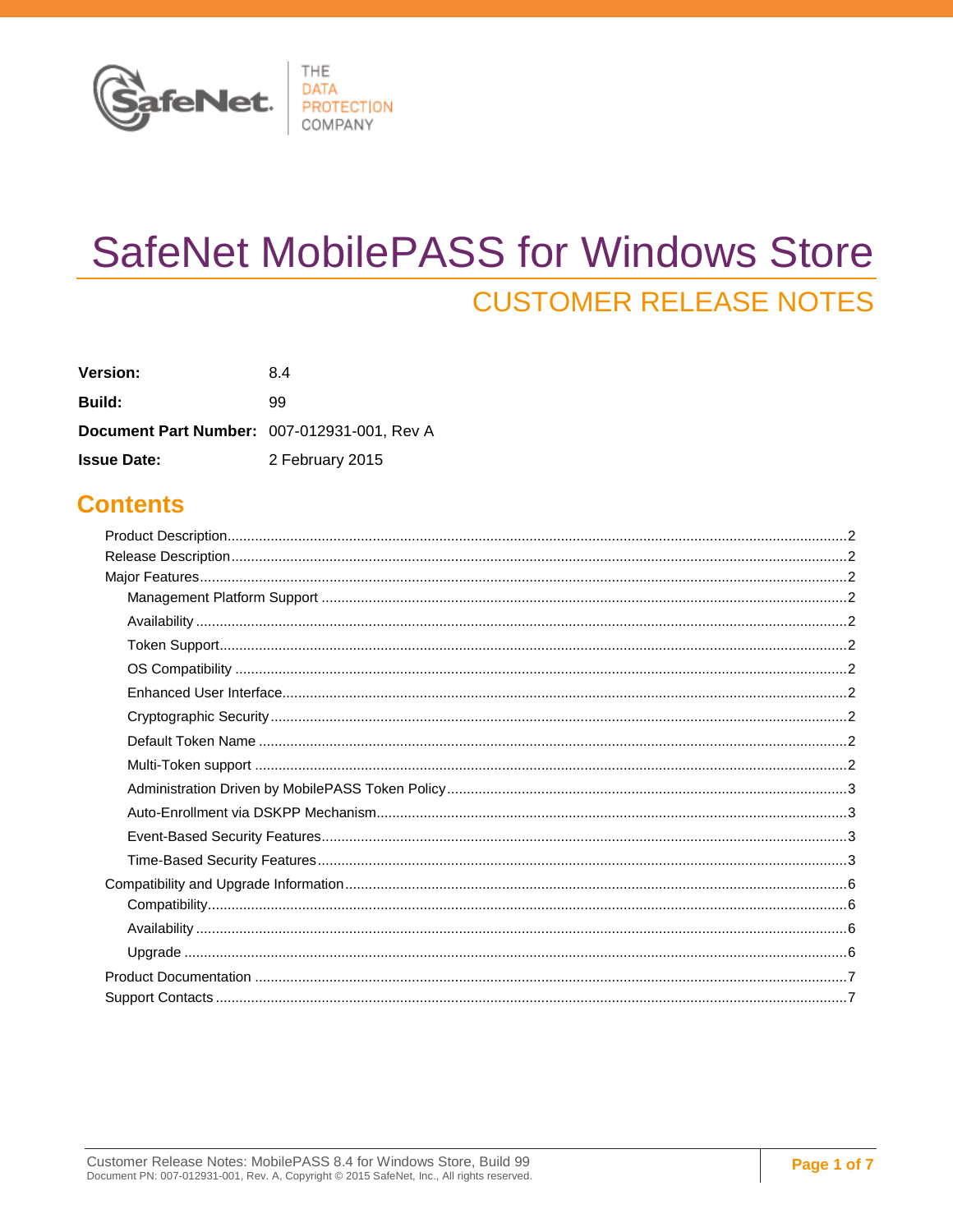# <span id="page-1-0"></span>Product Description

SafeNet's MobilePASS family of one-time password (OTP) software authentication solutions combines the security of proven two-factor strong authentication with the convenience, simplicity, and ease of use of OTPs generated on personal mobile devices. By turning a mobile device into a two-factor authentication device, organizations save significantly on hardware and deployment costs, while users benefit by not having to carry an additional hardware token around with them.

# <span id="page-1-1"></span>Release Description

SafeNet MobilePASS 8.4 for Windows Store introduces support for Windows 8.1 devices and later. The new application is available on Windows Store under the name **SafeNet MobilePASS.**

## <span id="page-1-2"></span>Major Features

### <span id="page-1-3"></span>Management Platform Support

SafeNet Authentication Service (Cloud and PCE) and SafeNet Authentication Manager are supported, offering fully featured activation and policy management capabilities.

#### <span id="page-1-4"></span>**Availability**

This release is available from the Windows Store under the name **SafeNet MobilePASS**.

### <span id="page-1-5"></span>Token Support

Event-based (HOTP), Time-based (TOTP), and C-R (OCRA) tokens are supported.

### <span id="page-1-6"></span>OS Compatibility

All Windows 8.1 devices and later are supported.

#### <span id="page-1-7"></span>Enhanced User Interface

The user interface leverages Microsoft Metro design language.

### <span id="page-1-8"></span>Cryptographic Security

Microsoft FIPS 140-2 Level 1 cryptographic libraries are supported.

#### <span id="page-1-9"></span>Default Token Name

The MobilePASS default token name for the first token is taken from the user name as configured in SAS. After activation, the default token name includes the user name.

#### <span id="page-1-10"></span>Multi-Token support

MobilePASS can be used to create and enroll multiple MobilePASS tokens. Each token is identified by a unique token name. Each of the MobilePASS tokens has its own policy, PIN and so on, and works independently.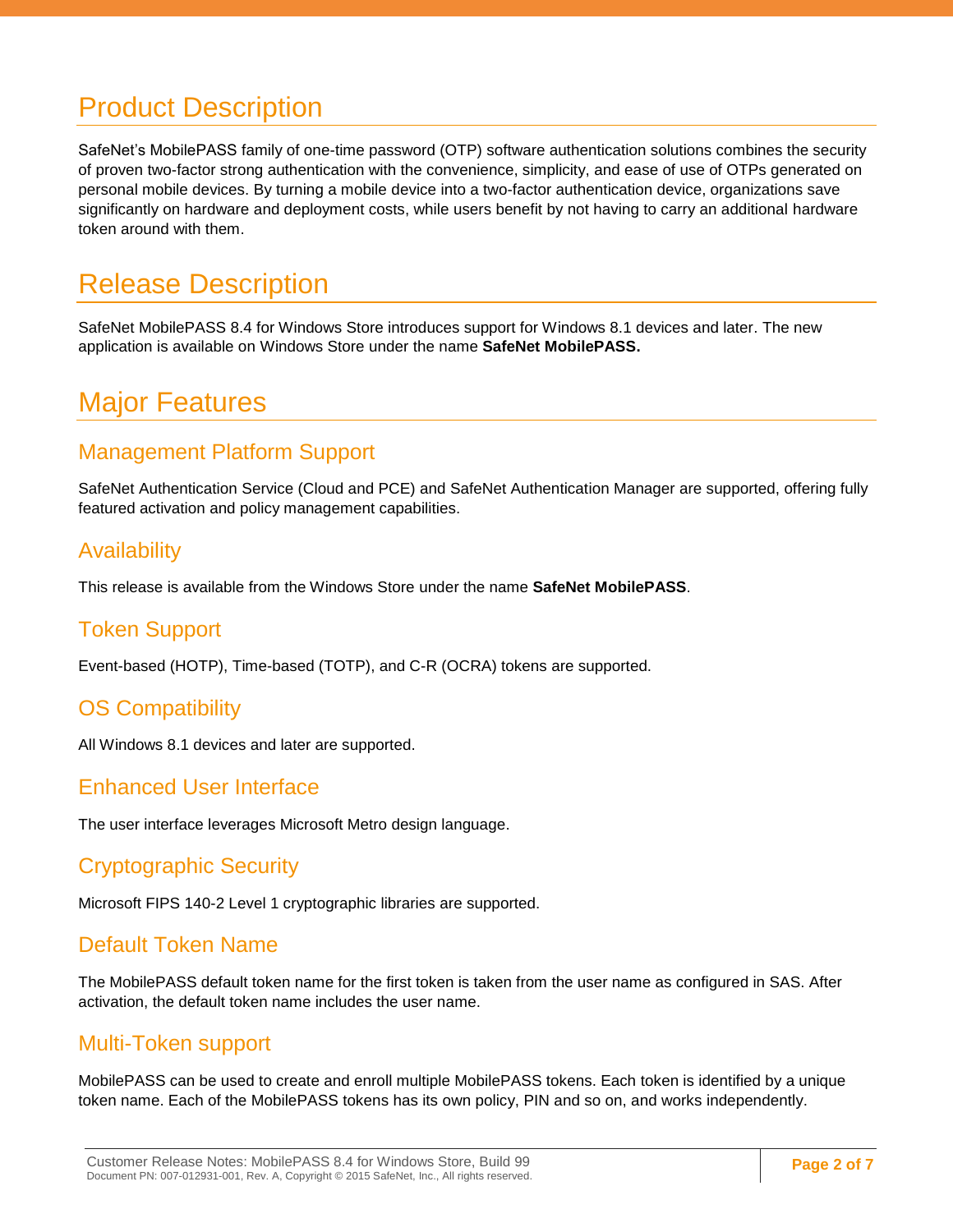### <span id="page-2-0"></span>Administration Driven by MobilePASS Token Policy

Various attributes of the token such as token type, OTP length, PIN length, attack lockout, attack delay, and PIN change are derived from the MobilePASS token policy.

#### <span id="page-2-1"></span>Auto-Enrollment via DSKPP Mechanism

MobilePASS supports the new DSKPP based mechanism for auto-enrollment.

### <span id="page-2-2"></span>Event-Based Security Features

Event-based tokens can be configured to support a delay of a pre-defined number of seconds before another OTP is generated.

### <span id="page-2-3"></span>Time-Based Security Features

Time hacking countermeasures have been implemented, alerting users to the possibility that their device has been compromised, and that future OTPs have been generated.

#### **Time-based Security Scenario**

Your device was compromised, and the device's date and time were changed to a future date and time. The person who took the device generates a few time-based OTPs (which will be used for authentication purposes without the SafeNet MobilePASS application), and then restores the device's time.

With the new security enhancement, SafeNet MobilePASS is able to detect that the device was manipulated and alerts the user to the possibility of such an attack.

#### **To use the time-based security enhancement:**

1. Open the SafeNet MobilePASS application, create a time-based token, and then generate an OTP.



- 2. Move the device's date and time forward, and then generate an OTP.
- 3. Restore the clock's date and time, and then generate another OTP.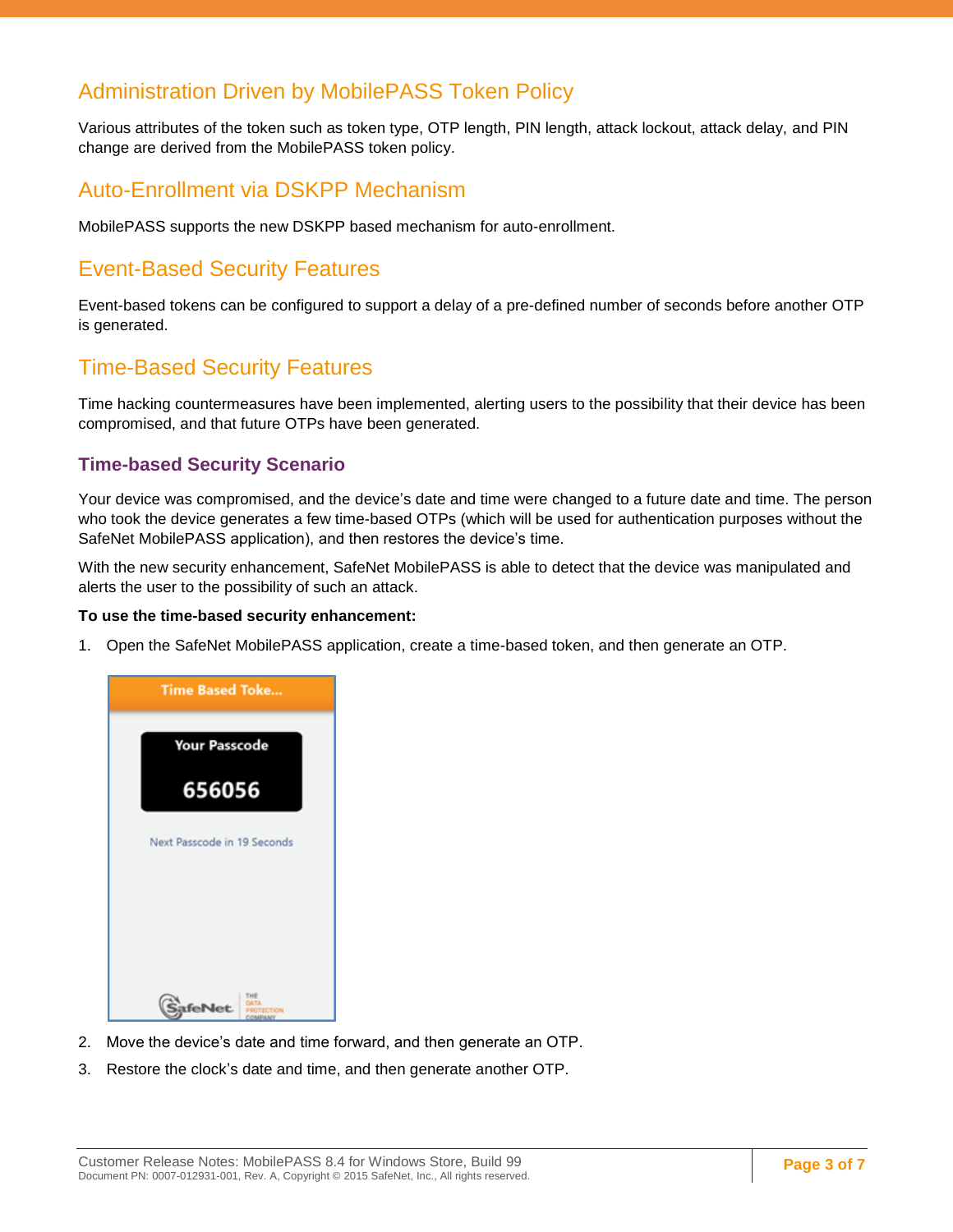A message appears indicating that an OTP could not be generated.

| <b>Time Based Toke</b>                                                                                                    |
|---------------------------------------------------------------------------------------------------------------------------|
| <b>Time Based Hacking</b><br>Cannot generate passcode due<br>to system clock change. Is<br>11/30/2014 3:25:07 PM correct? |
| No<br>Yes                                                                                                                 |
| <b>MPANY</b>                                                                                                              |

4. Tap **No**. You are prompted to change the clock back to the correct date and time.

| <b>Time Based Toke</b>                                                  |
|-------------------------------------------------------------------------|
| <b>Time Based Hacking</b><br>Please correct and relaunch<br>MobilePASS. |
|                                                                         |
| OK                                                                      |
| deNet.                                                                  |

5. Tap **OK**.

Security measures are taken and, if confirmed, your token will be blocked.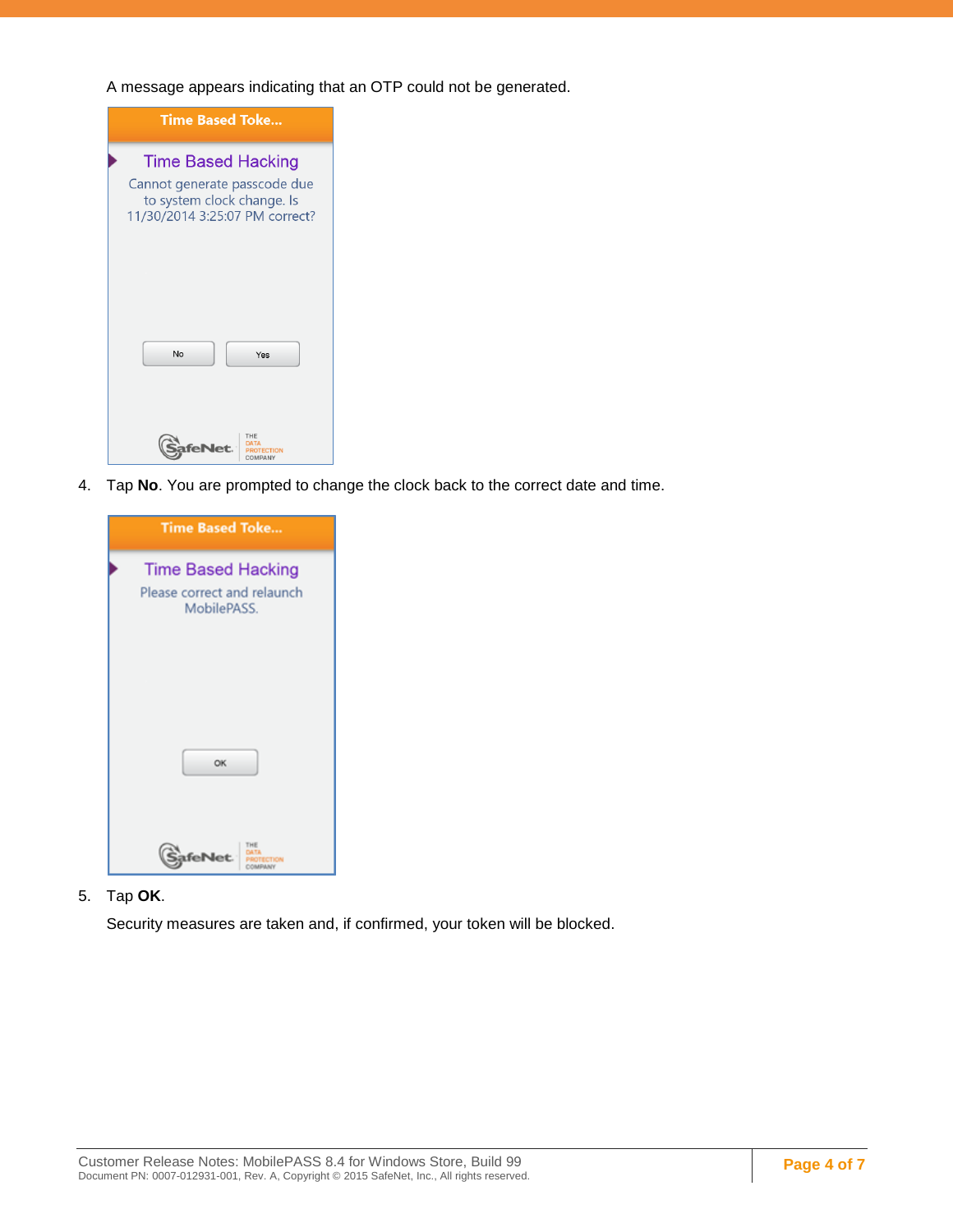| <b>Time Based Toke</b>                                                                                                                                                                  |  |
|-----------------------------------------------------------------------------------------------------------------------------------------------------------------------------------------|--|
| <b>Time Based Hacking</b><br>MobilePASS security is<br>dependent on the system time.<br>As a security measure your<br>token will be locked and you<br>will be required to re-enroll it. |  |
| Cancel<br>OK                                                                                                                                                                            |  |
|                                                                                                                                                                                         |  |

You now need to re-enroll your token.

6. Tap **OK** to lock your token.

| <b>Time Based Toke</b>                                                                                                               |
|--------------------------------------------------------------------------------------------------------------------------------------|
| <b>Time Based Hacking</b><br>Your token is now locked.<br>Please re-enroll it. Contact your<br>administrator for further<br>details. |
| OK                                                                                                                                   |
| fel                                                                                                                                  |

- 7. Tap **OK** to go back to the token list screen.
- 8. To access this token again, start the process from the beginning.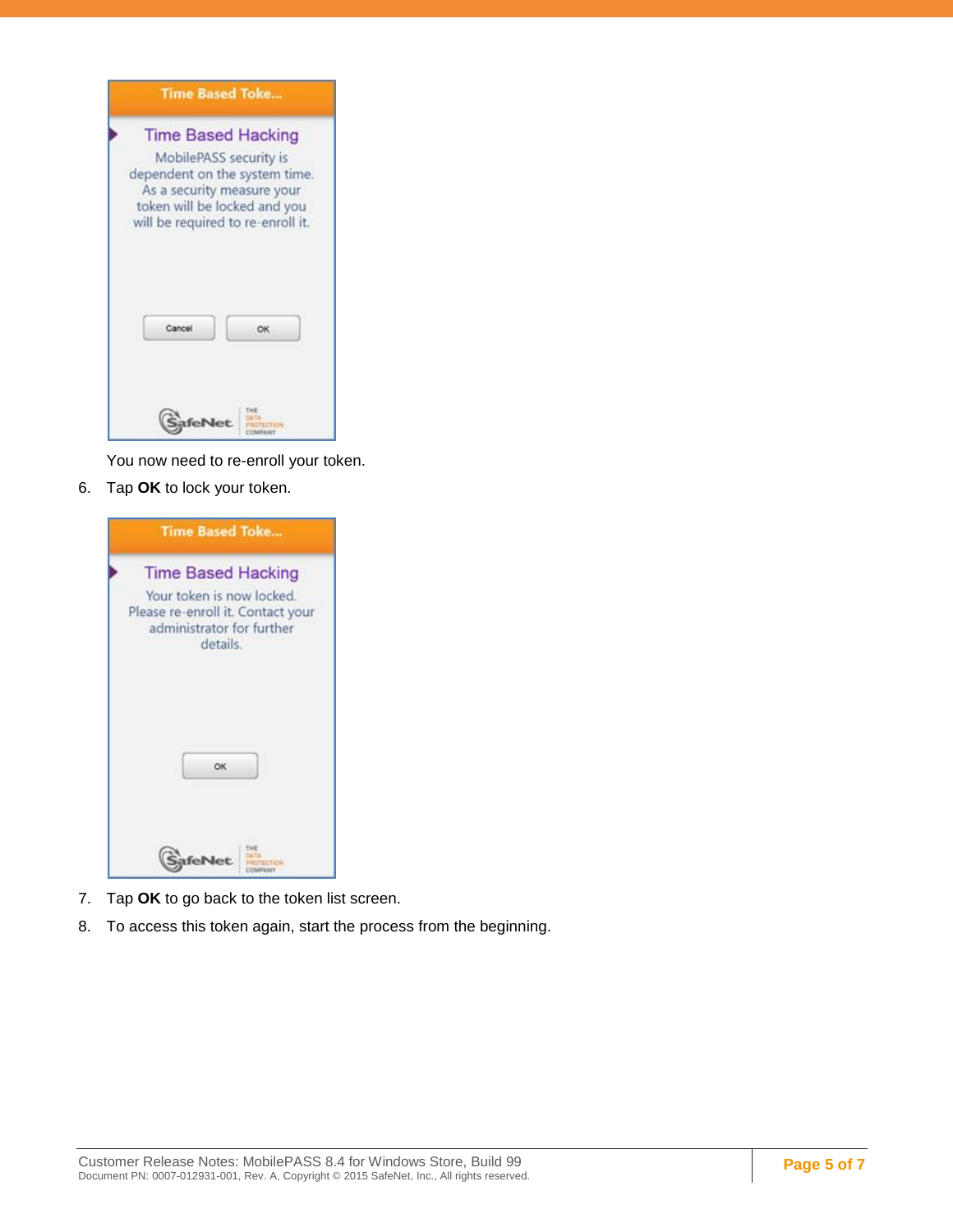# <span id="page-5-0"></span>Compatibility and Upgrade Information

### <span id="page-5-1"></span>**Compatibility**

#### **Operating Systems**

SafeNet MobilePASS 8.4 for Windows Store supports the following operating systems:

Windows 8.1 and later.

#### **Supported Token Management Platforms**

- SafeWord Premier Access (SPA), 3.2.1.07
- SafeNet Authentication Manager Express (SAMx), 8.1 and later
- SafeNet Authentication Manager, 8.2 (with latest Hotfix)
- SafeNet Authentication Service PCE/SPE 3.4 and later
- SafeNet Authentication Service Cloud

### <span id="page-5-2"></span>**Availability**

SafeNet MobilePASS 8.4 for Windows Store is available only from the Windows Store.

### <span id="page-5-3"></span>Upgrade

#### **Transition Path for Existing Customers**

SafeNet MobilePASS 8.4 for Windows Store is not an upgrade to MobilePASS 8.4 for Windows Desktop. It is a separate and new application.

The transition path for existing customers is as follows:

| <b>Current OS</b>              | <b>Description</b>                                                                                                                                                                      | <b>Comment</b>                                                                                                                                                         |
|--------------------------------|-----------------------------------------------------------------------------------------------------------------------------------------------------------------------------------------|------------------------------------------------------------------------------------------------------------------------------------------------------------------------|
| Devices running<br>Windows 8.1 | Users with devices running Windows<br>8.1 can switch to the new SafeNet<br>MobilePASS 8.4 for Windows Store or<br>continue using MobilePASS 8.4 for<br>Windows Desktop when applicable. | MobilePASS 8.4 for Windows Desktop<br>and SafeNet MobilePASS 8.4 for<br>Windows Store can be installed side by<br>side on the same device (with supported<br>devices). |



**NOTE:** SAS Cloud redirects Windows RT only devices to the Windows Store.